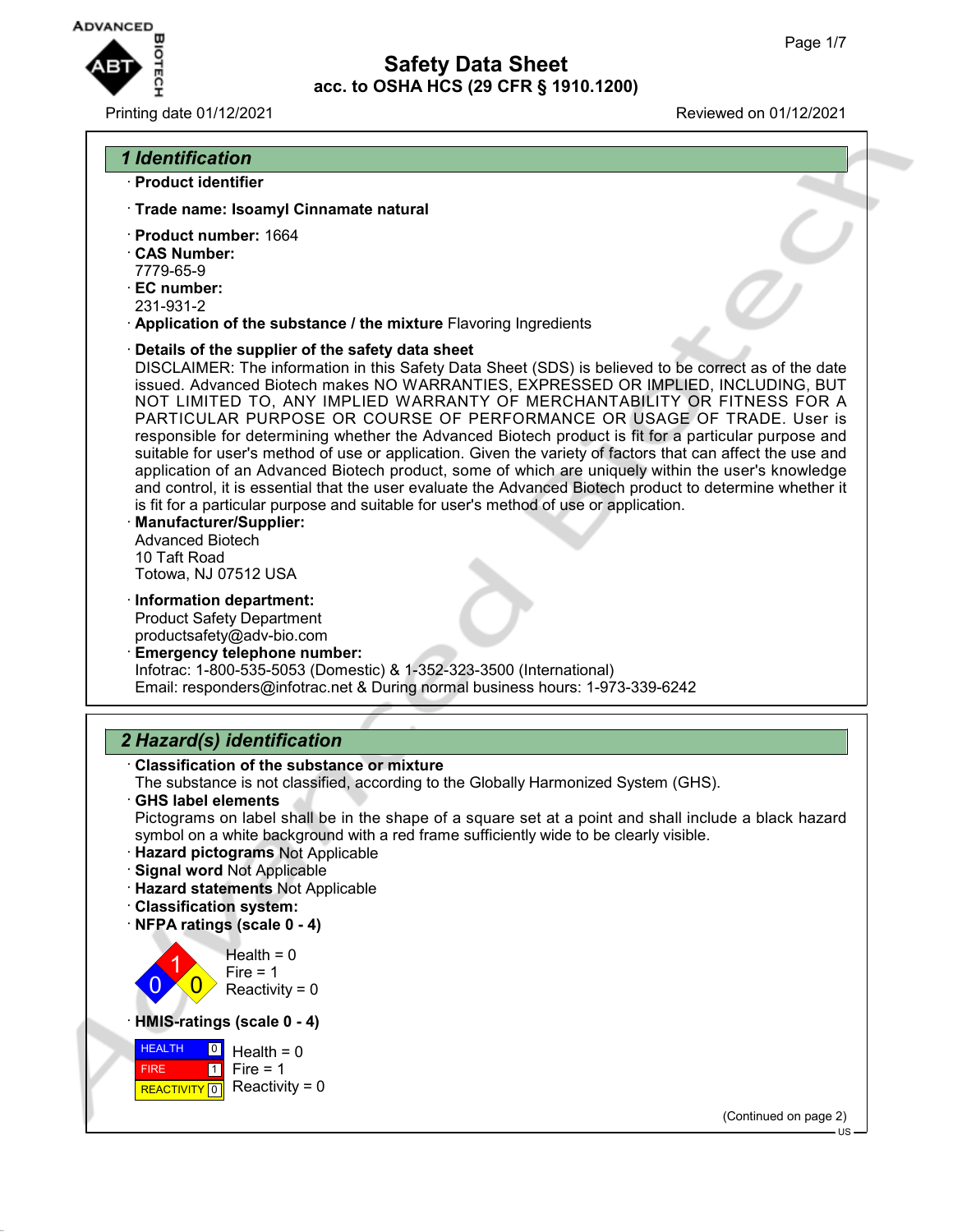

Printing date 01/12/2021 Reviewed on 01/12/2021

(Continuation of page 1)

#### **Trade name: Isoamyl Cinnamate natural**

- · **Other hazards**
- · **Results of PBT and vPvB assessment**
- · **PBT:** Not applicable.
- · **vPvB:** Not applicable.

#### *3 Composition/information on ingredients*

- · **Chemical characterization: Substances**
- · **CAS No. Description**
- 7779-65-9 Isoamyl cinnamate
- · **Identification number(s)**
- · **EC number:** 231-931-2

#### *4 First-aid measures*

### · **Description of first aid measures**

- · **General information:** No special measures required.
- · **After inhalation:** Supply fresh air; consult doctor in case of complaints.
- · **After skin contact:** Generally the product does not irritate the skin.
- · **After eye contact:** Rinse opened eye for several minutes under running water.
- · **After swallowing:** If symptoms persist consult doctor.
- · **Information for doctor:**
- · **Most important symptoms and effects, both acute and delayed** No further relevant information available.
- · **Indication of any immediate medical attention and special treatment needed** No further relevant information available.

### *5 Fire-fighting measures*

- · **Extinguishing media**
- · **Suitable extinguishing agents:**
- CO2, powder or alcoholresistant foam.
- CO2, extinguishing powder or water spray. Fight larger fires with water spray or alcohol resistant foam. Use fire fighting measures that suit the environment.
- · **Special hazards arising from the substance or mixture** No further relevant information available.
- · **Advice for firefighters**
- · **Protective equipment:** No special measures required.
- · **Additional information**

Cool endangered receptacles with water spray.

Collect contaminated fire fighting water separately. It must not enter the sewage system.

### *6 Accidental release measures*

· **Personal precautions, protective equipment and emergency procedures** Not required. · **Environmental precautions:** Do not allow to enter sewers/ surface or ground water.

· **Methods and material for containment and cleaning up:**

Absorb with liquid-binding material (sand, diatomite, acid binders, universal binders, sawdust).

**Reference to other sections** 

See Section 7 for information on safe handling.

See Section 8 for information on personal protection equipment.

(Continued on page 3)

US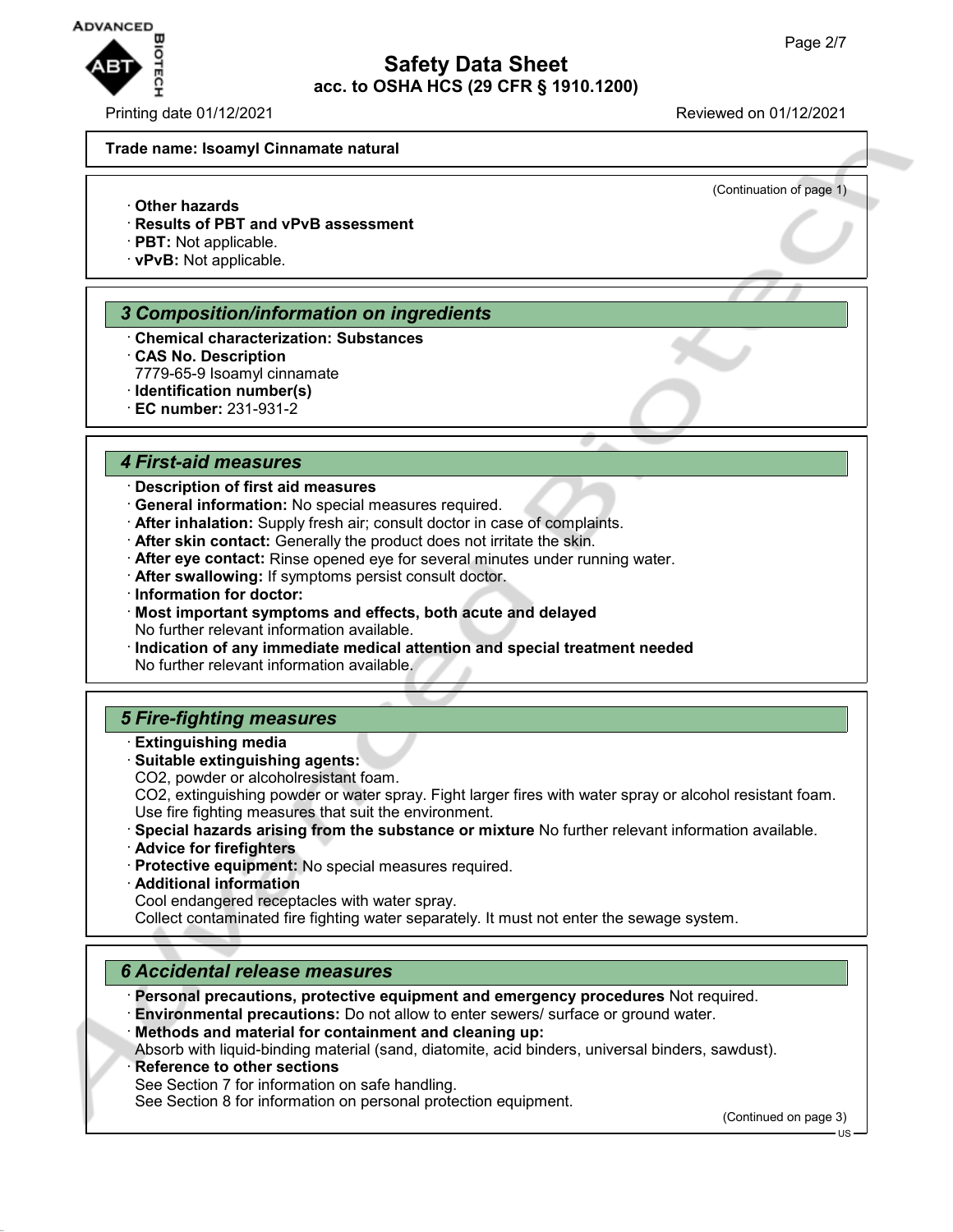

Printing date 01/12/2021 Reviewed on 01/12/2021

(Continuation of page 2)

#### **Trade name: Isoamyl Cinnamate natural**

- See Section 13 for disposal information.
- · **Protective Action Criteria for Chemicals**

· **PAC-1:**

Substance is not listed.

· **PAC-2:**

Substance is not listed.

· **PAC-3:**

Substance is not listed.

### *7 Handling and storage*

- · **Handling:**
- · **Precautions for safe handling** No special measures required.
- · **Information about protection against explosions and fires:** No special measures required.
- · **Conditions for safe storage, including any incompatibilities**
- · **Storage:**
- · **Requirements to be met by storerooms and receptacles:** No special requirements.

Please refer to product specification for product storage requirements.

- · **Information about storage in one common storage facility:** Not required.
- · **Further information about storage conditions:** None.
- · **Specific end use(s)** No further relevant information available.

## *8 Exposure controls/personal protection*

· **Additional information about design of technical systems:** No further data; see item 7.

- · **Control parameters**
- · **Components with limit values that require monitoring at the workplace:** Not required.
- · **Additional information:** The lists that were valid during the creation were used as a basis.
- · **Exposure controls**
- · **Personal protective equipment:**
- · **General protective and hygienic measures:**

The usual precautionary measures for handling chemicals should be followed.

- · **Breathing equipment:** Not required.
- · **Protection of hands:**

The glove material has to be impermeable and resistant to the product/ the substance/ the preparation. Due to missing tests no recommendation to the glove material can be given for the product/ the preparation/ the chemical mixture.

Selection of the glove material should be based on consideration of the penetration times, rates of diffusion and the degradation

· **Material of gloves**

The selection of the suitable gloves does not only depend on the material, but also on further marks of quality and varies from manufacturer to manufacturer.

**Penetration time of glove material** 

The exact break through time has to be determined by the manufacturer of the protective gloves and has to be observed.

(Continued on page 4) US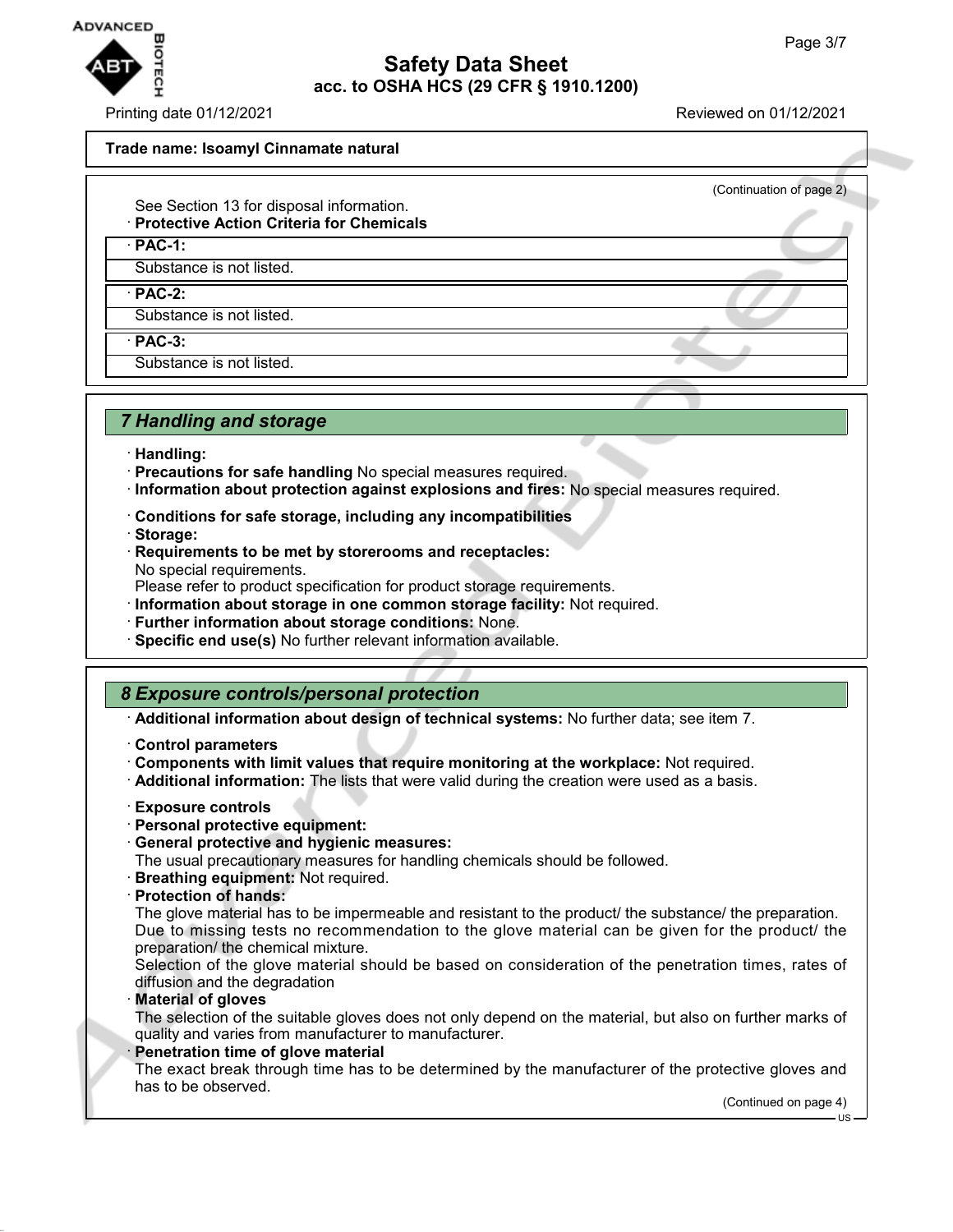

#### Printing date 01/12/2021 Reviewed on 01/12/2021

(Continuation of page 3)

### **Trade name: Isoamyl Cinnamate natural**

· **Eye protection:** Goggles recommended during refilling.

| 9 Physical and chemical properties                                                                    |                                                                                                    |  |
|-------------------------------------------------------------------------------------------------------|----------------------------------------------------------------------------------------------------|--|
| · Information on basic physical and chemical properties<br><b>General Information</b>                 |                                                                                                    |  |
| · Appearance:<br>Form:                                                                                | Liquid                                                                                             |  |
| Color:<br>· Odor:                                                                                     | According to product specification<br>According to product specification                           |  |
| · Odor threshold:                                                                                     | Not determined.                                                                                    |  |
| · pH-value:                                                                                           | Not determined.                                                                                    |  |
| Change in condition<br><b>Melting point/Melting range:</b><br><b>Boiling point/Boiling range:</b>     | Undetermined.<br>310 °C (590 °F)                                                                   |  |
| · Flash point:                                                                                        | >93 °C (>199.4 °F)                                                                                 |  |
| · Flammability (solid, gaseous):                                                                      | Not applicable.                                                                                    |  |
| Decomposition temperature:                                                                            | Not determined.                                                                                    |  |
| · Auto igniting:                                                                                      | Not determined.                                                                                    |  |
| Danger of explosion:                                                                                  | Product does not present an explosion hazard.                                                      |  |
| · Explosion limits:<br>Lower:<br>Upper:                                                               | Not determined.<br>Not determined.                                                                 |  |
| · Vapor pressure:                                                                                     | Not determined.                                                                                    |  |
| $\cdot$ Density at 20 °C (68 °F):<br>· Relative density<br>· Vapor density<br><b>Evaporation rate</b> | 0.997 g/cm <sup>3</sup> (8.31997 lbs/gal)<br>Not determined.<br>Not determined.<br>Not determined. |  |
| · Solubility in / Miscibility with<br>Water:                                                          | Not miscible or difficult to mix.                                                                  |  |
| · Partition coefficient (n-octanol/water): Not determined.                                            |                                                                                                    |  |
| · Viscosity:<br><b>Dynamic:</b><br>Kinematic:<br><b>VOC content:</b>                                  | Not determined.<br>Not determined.<br>0.00%<br>0.0 g/l / 0.00 lb/gal                               |  |
| <b>Other information</b>                                                                              | No further relevant information available.                                                         |  |

# *10 Stability and reactivity*

· **Reactivity** No further relevant information available.

(Continued on page 5)

US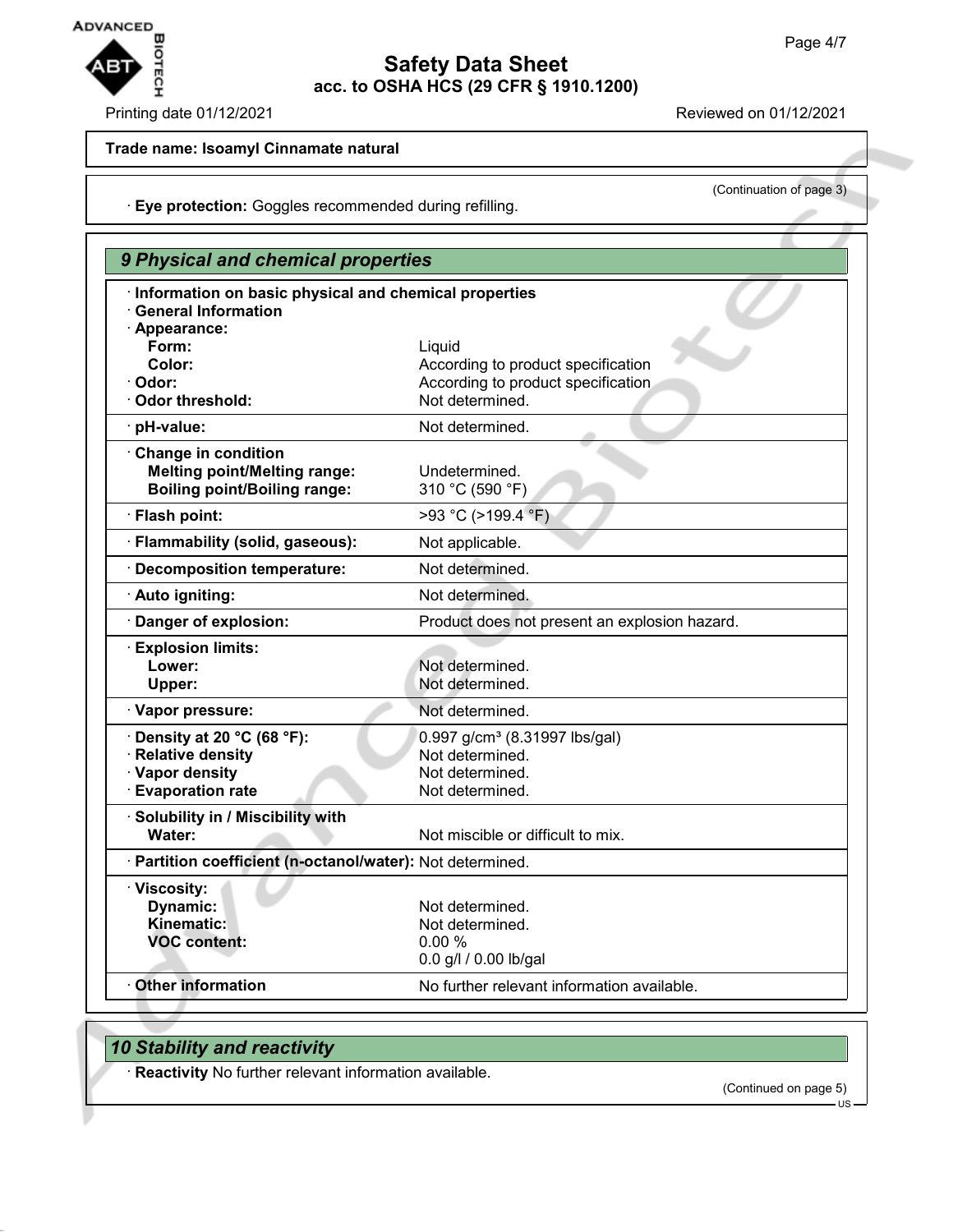

Printing date 01/12/2021 Reviewed on 01/12/2021

#### **Trade name: Isoamyl Cinnamate natural**

(Continuation of page 4)

- · **Chemical stability**
- · **Thermal decomposition / conditions to be avoided:**
- No decomposition if used according to specifications.
- · **Possibility of hazardous reactions** No dangerous reactions known.
- · **Conditions to avoid** No further relevant information available.
- · **Incompatible materials:** No further relevant information available.
- · **Hazardous decomposition products:** No dangerous decomposition products known.

### *11 Toxicological information*

- · **Information on toxicological effects**
- · **Acute toxicity:**
- · **Primary irritant effect:**
- · **on the skin:** No irritant effect.
- · **on the eye:** No irritating effect.
- · **Sensitization:** No sensitizing effects known.
- · **Additional toxicological information:**

When used and handled according to specifications, the product does not have any harmful effects according to our experience and the information provided to us. The substance is not subject to classification.

· **Carcinogenic categories**

· **IARC (International Agency for Research on Cancer)**

Substance is not listed.

#### · **NTP (National Toxicology Program)**

Substance is not listed.

· **OSHA-Ca (Occupational Safety & Health Administration)**

Substance is not listed.

## *12 Ecological information*

- · **Toxicity**
- · **Aquatic toxicity:** No further relevant information available.
- · **Persistence and degradability** No further relevant information available.
- · **Behavior in environmental systems:**
- · **Bioaccumulative potential** No further relevant information available.
- · **Mobility in soil** No further relevant information available.
- · **Additional ecological information:**
- · **General notes:**

Water hazard class 1 (Assessment by list): slightly hazardous for water

Do not allow undiluted product or large quantities of it to reach ground water, water course or sewage system.

- · **Results of PBT and vPvB assessment**
- · **PBT:** Not applicable.
- · **vPvB:** Not applicable.

· **Other adverse effects** No further relevant information available.

(Continued on page 6)

US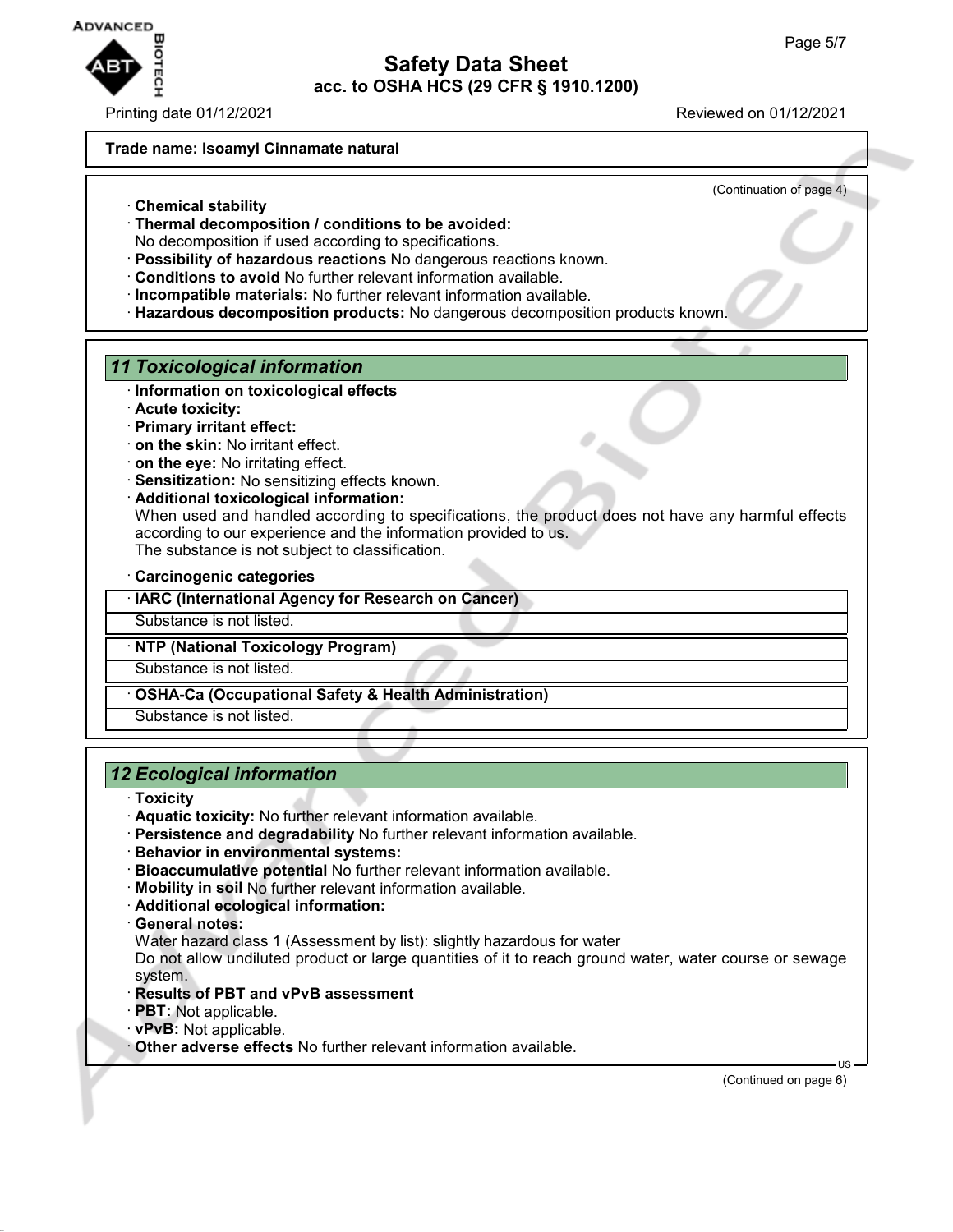

Printing date 01/12/2021 **Reviewed on 01/12/2021** 

#### **Trade name: Isoamyl Cinnamate natural**

(Continuation of page 5)

## *13 Disposal considerations*

- · **Waste treatment methods**
- · **Recommendation:** Smaller quantities can be disposed of with household waste.
- · **Uncleaned packagings:**
- · **Recommendation:** Disposal must be made according to official regulations.

| 14 Transport information                   |                                                      |  |
|--------------------------------------------|------------------------------------------------------|--|
| · UN-Number                                |                                                      |  |
| · DOT, ADN, IMDG, IATA                     | Not Regulated                                        |  |
| $\cdot$ UN proper shipping name            |                                                      |  |
| · DOT, ADN, IMDG, IATA                     | Not Regulated                                        |  |
| · Transport hazard class(es)               |                                                      |  |
| · DOT, ADN, IMDG, IATA                     |                                                      |  |
| · Class                                    | Not Regulated                                        |  |
| · Packing group                            |                                                      |  |
| · DOT, IMDG, IATA                          | Not Regulated                                        |  |
| <b>Environmental hazards:</b>              | Not applicable.                                      |  |
| · Special precautions for user             | Not applicable.                                      |  |
| Transport in bulk according to Annex II of |                                                      |  |
| <b>MARPOL73/78 and the IBC Code</b>        | Not applicable.                                      |  |
| · Transport/Additional information:        | Not dangerous according to the above specifications. |  |
| · UN "Model Regulation":                   | Not Regulated                                        |  |

| 15 Regulatory information                                                                                |                       |
|----------------------------------------------------------------------------------------------------------|-----------------------|
| Safety, health and environmental regulations/legislation specific for the substance or mixture<br>· Sara |                       |
| · Section 355 (extremely hazardous substances):                                                          |                       |
| Substance is not listed.                                                                                 |                       |
| Section 313 (Specific toxic chemical listings):                                                          |                       |
| Substance is not listed.                                                                                 |                       |
| · TSCA (Toxic Substances Control Act):                                                                   |                       |
| <b>ACTIVE</b>                                                                                            |                       |
| · Hazardous Air Pollutants                                                                               |                       |
| Substance is not listed.                                                                                 |                       |
| · Proposition 65                                                                                         |                       |
| Chemicals known to cause cancer:                                                                         |                       |
| Substance is not listed.                                                                                 |                       |
|                                                                                                          | (Continued on page 7) |